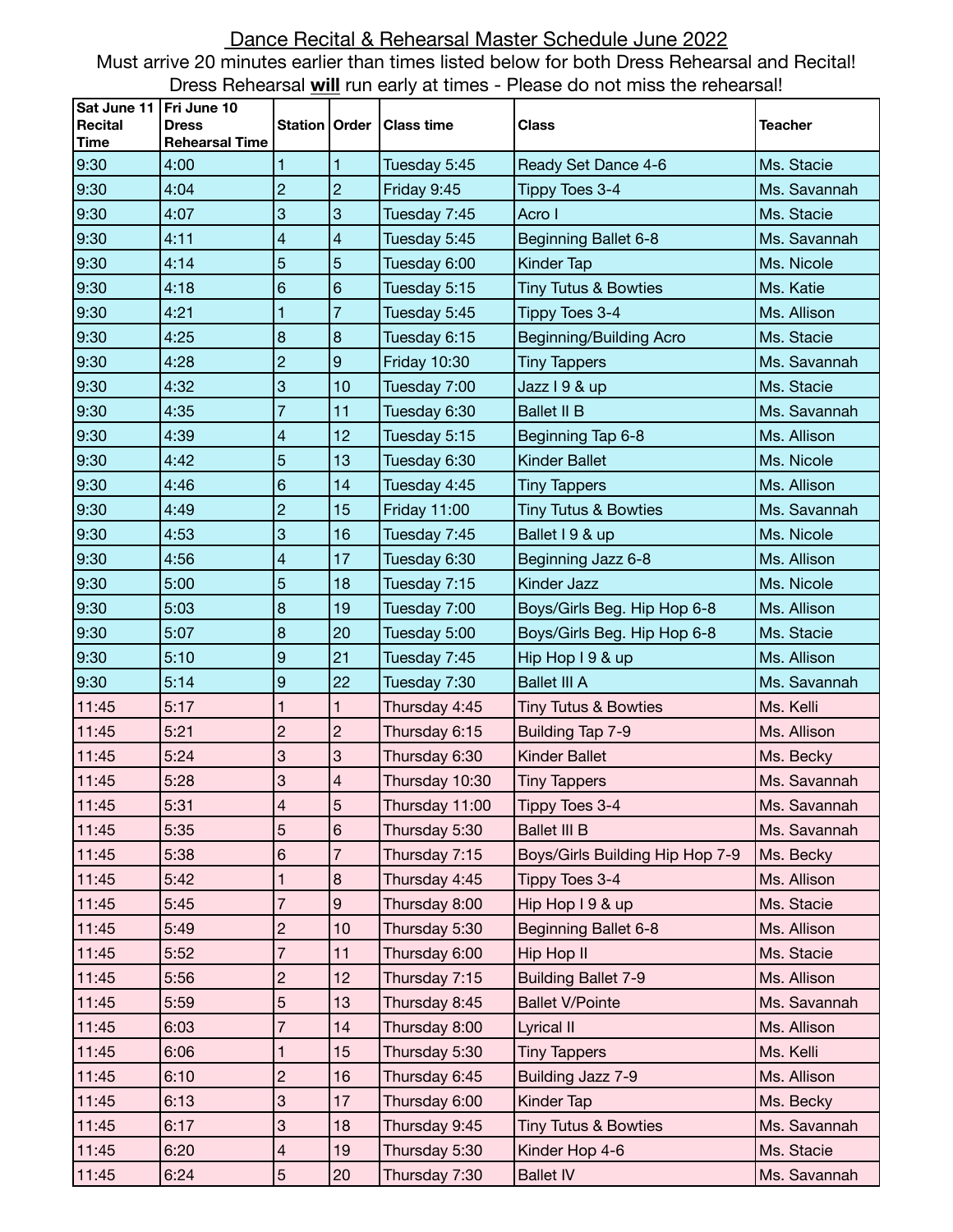| 2:00 | 6:27 | 1              | $\mathbf{1}$   | Wednesday 4:45 | <b>Ready Set Dance 4-6</b>         | Ms. Allison  |
|------|------|----------------|----------------|----------------|------------------------------------|--------------|
| 2:00 | 6:31 | $\overline{c}$ | $\overline{c}$ | Monday 5:45    | <b>Amethyst Jazz Team</b>          | Ms. Kaitlyn  |
| 2:00 | 6:34 | 4              | 3              | Wednesday 5:15 | <b>Tippy Toes 3-4</b>              | Ms. Stacie   |
| 2:00 | 6:38 | 3              | 4              | Wednesday 6:00 | <b>Building Tap 7-9</b>            | Ms. Stacie   |
| 2:00 | 6:41 | 3              | 5              | Wednesday 7:15 | Beginning Jazz 6-8                 | Ms. Stacie   |
| 2:00 | 6:45 | 4              | 6              | Wednesday 5:15 | <b>Kinder Ballet</b>               | Ms. Allison  |
| 2:00 | 6:48 | $\overline{7}$ | $\overline{7}$ | Friday 6:00    | <b>Bollywood Dance Beginning</b>   | Ms. Tejal    |
| 2:00 | 6:52 | 5              | 8              | Wednesday 6:00 | <b>Tiny Tappers</b>                | Ms. Allison  |
| 2:00 | 6:55 | 6              | $\overline{9}$ | Wednesday 7:45 | Hip Hop I 9 & up                   | Ms. Stacie   |
| 2:00 | 6:59 | $\overline{2}$ | 10             | Wednesday 7:45 | <b>Ballet II A</b>                 | Ms. Mary     |
| 2:00 | 7:02 | $\overline{c}$ | 11             | Duo            | Duo: Zoey Cavanaugh & Adam<br>Argo | Ms. Andrea   |
| 2:00 | 7:06 | $\overline{c}$ | 12             | Wednesday 6:00 | <b>Ballet II A</b>                 | Ms. Savannah |
| 2:00 | 7:09 | 3              | 13             | Wednesday 6:30 | <b>Beginning Ballet 6-8</b>        | Ms. Stacie   |
| 2:00 | 7:13 | 3              | 14             | Wednesday 4:45 | <b>Building Jazz 7-9</b>           | Ms. Savannah |
| 2:00 | 7:16 | 4              | 15             | Wednesday 4:45 | <b>Kinder Tap</b>                  | Ms. Stacie   |
| 2:00 | 7:20 | 5              | 16             | Wednesday 6:30 | <b>Tiny Tutus &amp; Bowties</b>    | Ms. Allison  |
| 2:00 | 7:23 | $\overline{2}$ | 17             | Solo           | <b>Reagan Slack</b>                | Ms. Andrea   |
| 2:00 | 7:27 | 6              | 18             | Wednesday 8:45 | Acro II                            | Ms. Stacie   |
| 2:00 | 7:30 | 1              | 19             | Wednesday 7:00 | Ballet I 9 & up                    | Ms. Mary     |
| 2:00 | 7:34 | 3              | 20             | Wednesday 5:15 | <b>Building Ballet 7-9</b>         | Ms. Savannah |
| 2:00 | 7:37 | 6              | 21             | Wednesday 7:45 | Boys/Girls Building Hip Hop 7-9    | Ms. Allison  |
| 2:00 | 7:41 | $\overline{2}$ | 22             | Monday 6:30    | <b>Amethyst Tap Team</b>           | Ms. Andrea   |
| 2:00 | 7:44 | $\overline{7}$ | 23             | Friday 7:00    | <b>Bollywood Dance I</b>           | Ms. Tejal    |
|      |      |                |                |                |                                    |              |
| 4:15 | 7:48 | 1              | 1              | Saturday 9:15  | Tippy Toes 3-4                     | Ms. Katie    |
| 4:15 | 7:51 | $\overline{c}$ | $\overline{c}$ | Saturday 9:30  | Kinder Hop 4-6                     | Ms. Mollie   |
| 4:15 | 7:55 | 3              | 3              | Saturday 12:30 | Building Jazz 7-9                  | Ms. Andrea   |
| 4:15 | 7:58 | 4              | 4              | Saturday 11:45 | <b>Kinder Ballet</b>               | Ms. Mollie   |
| 4:15 | 8:02 | 5              | $\overline{5}$ | Saturday 12:45 |                                    | Ms. Stacie   |
| 4:15 | 8:05 | 5              | $6\phantom{1}$ | Saturday 2:45  | Tap I 9 & up<br>Tap II             | Ms. Stacie   |
| 4:15 | 8:09 | 3              | $\overline{7}$ | Saturday 11:15 | <b>Building Ballet 7-9</b>         | Ms. Savannah |
| 4:15 | 8:12 | 6              | 8              | Saturday 10:00 | <b>Bollywood Dance II</b>          | Ms. Tejal    |
| 4:15 | 8:16 | 1              | 9              | Saturday 11:15 | Tippy Toes 3-4                     | Ms. Katie    |
| 4:15 | 8:19 | 3              | 10             | Saturday 12:00 | Building Tap 7-9                   | Ms. Andrea   |
| 4:15 | 8:23 | 4              | 11             | Saturday 10:45 | Kinder Jazz                        | Ms. Mollie   |
| 4:15 | 8:26 | 5              | 12             | Saturday 12:00 | Ballet I 9 & up                    | Ms. Savannah |
| 4:15 | 8:30 | 1              | 13             | Saturday 10:30 | <b>Tiny Tutus &amp; Bowties</b>    | Ms. Katie    |
| 4:15 | 8:33 | 5              | 14             | Saturday 3:15  | Jazz II 9 & up                     | Ms. Stacie   |
| 4:15 | 8:37 | 3              | 15             | Saturday 11:15 | Beginning Ballet 6-8               | Ms. Andrea   |
| 4:15 | 8:40 | 3              | 16             | Solo           | Abby Argo                          | Ms. Andrea   |
| 4:15 | 8:44 | 4              | 17             | Saturday 11:15 | Kinder Tap                         | Ms. Mollie   |
| 4:15 | 8:47 | 5              | 18             | Saturday 1:15  | Jazz I 9 & up                      | Ms. Stacie   |
| 4:15 | 8:51 | $\overline{2}$ | 19             | Saturday 10:00 | Kinder Ballet                      | Ms. Mollie   |
| 4:15 | 8:54 | 5              | 20             | Saturday 2:00  | Lyrical I                          | Ms. Stacie   |
| 4:15 | 8:58 | $\mathbf{3}$   | 21             | Saturday 1:00  | <b>Mini Pearls</b>                 | Ms. Andrea   |
| 6:00 | 9:00 |                | 1              | Saturday 2:00  | Darby's Dancers                    | Ms. Andrea   |
| 6:00 |      |                |                | Saturday 2:00  | Darby's Dancers Helpers            | Ms. Andrea   |